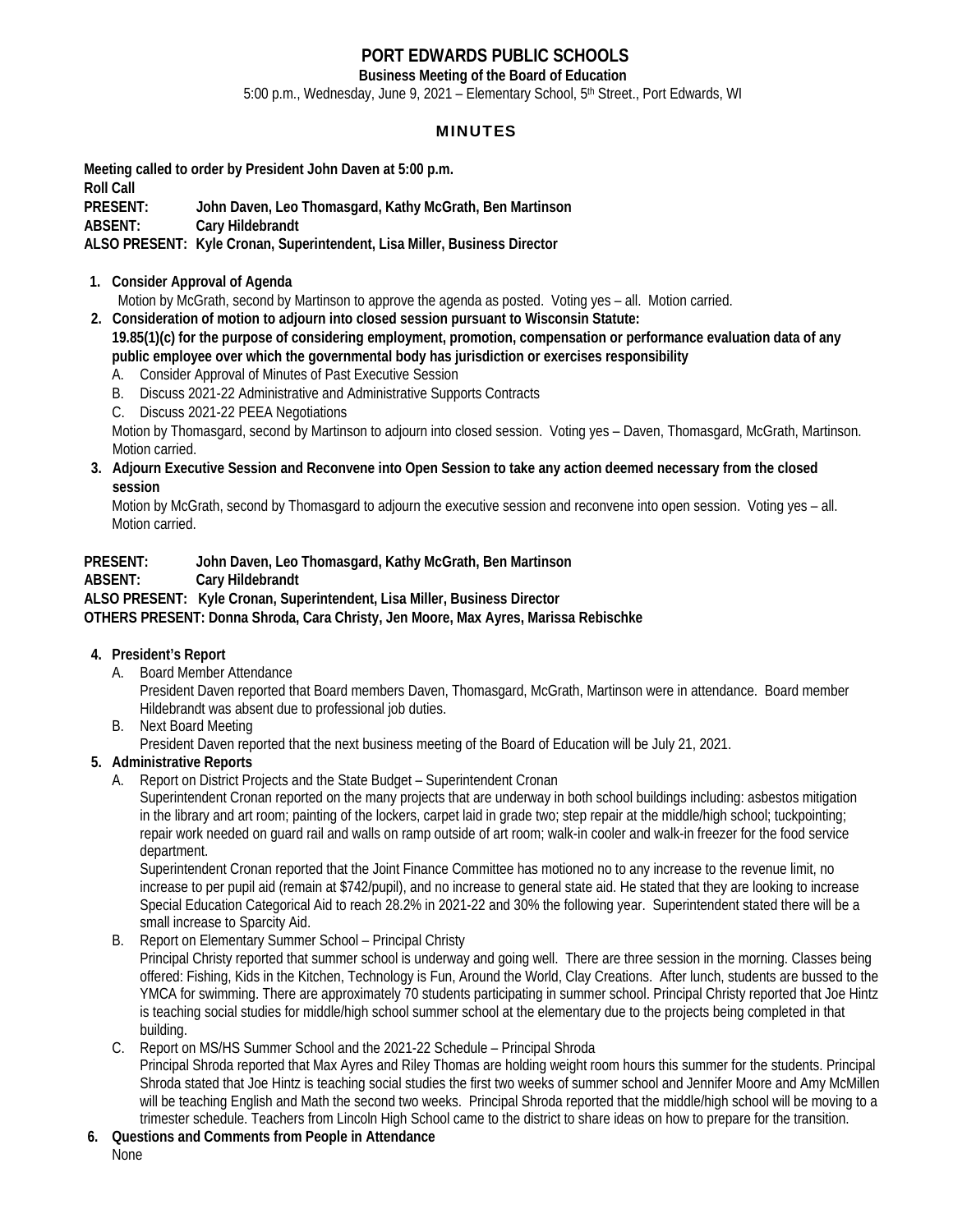# **CONSENT AGENDA:**

 **7. Consider Approval of Minutes of Past Meetings – May 12,2021** 

Motion by McGrath, second by Thomasgard to approve the meetings of the past meeting. Voting yes – all. Motion carried.

- **8. Consider Approval of Financial Reports** 
	- A. Check Summaries ........................................ May 1-31, 2021
	- #31482 31592 & 202001157 -202001306 \$307,913.23
	- B. District Revenue Report ............................... May 1-31, 2021
	- C. District Expenditures Report ........................ May 1-31, 2021
	- D. May Cash Receipts Report…………………..May 1-31, 2021
	- E. May Cash Balance Report
- F. May Substitutes Report G. Budget Revisions
	- H. Consider Approval of Gifts

Motion by Thomasgard, second by Martinson to approve the financial reports as presented. Voting yes – all. Motion carried.

## **UNFINISHED BUSINESS**

## **9. Second Reading of the Following Updated Policies**

- A. #5113.01 Part-Time Open Enrollment
- B. #5200 Attendance
- C. #5430 Class Rank
- D. #5460 Graduation Requirements
- E. #5460.01 Diploma Deferral
- F. #5464 Early Graduation
- G. #5610 Supervision and Expulsion
- H. #9270 Home-Based, Private or Tribal Schooling

Motion by Martinson, second by McGrath to approve the updated policies. Voting yes – all. Motion carried.

# **NEW BUSINESS:**

## **10. Consider Approval of 2021-22 Co-Curricular Staffing Plan**

 Motion by McGrath, second by Thomasgard to approve the 2021-22 co-curricular staffing plan. Voting yes – all. Motion carried.  **11. Authorize 2021-22 Spending at 2020-21 Budget Levels Beginning July 1, 2021** 

- Motion by Martinson, second by Daven to authorize 2021-22 spending at 2020-21 budget levels beginning July 1, 2021. Voting yes all. Motion carried.
- **12. Consider Approval of Release of 2021-22 Purchase Orders**  Motion by Martinson, second by McGrath to approve the release of the 2021-22 purchase orders. Voting yes – all. Motion carried.
- **13. Consider Approval of 2021-22 Elementary Handbook**  Motion by Martinson, second by McGrath
- **14. Consider Approval of 2021-22 Administrative and Administrative Support Contracts**  Motion by McGrath, second by Thomasgard to approve the 2021-22 ….as discussed in close session
- **15. Consider Approval of WIAA Senior High Membership Renewal**  Motion by Daven, second by Martinson to approve the WIAA Senior High Membership renewal. Voting yes – all. Motion carried.
- **16. Consider Approval of 4K Contract with South Wood County YMCA**  Motion by Martinson, second by McGrath to approve the 4K Contract with the South Wood County YMCA. Voting yes – all. Motion carried.
- **17. Consider Approval of Middle School and High School Co-Curricular Code**  Motion by McGrath, second by Thomasgard to approve the middle school and high school co-curricular code. Voting yes – all. Motion carried.
- **18. Consider Approval of Cooperative Education Agency 5 Property Sale**  Motion by Thomasgard, second by Martinson to approve CESA 5 property sale. Voting yes – all. Motion carried.
- **19. Opportunity for Individual Board Member Comment**

McGrath – Thanked the administration and Jen Moore for all they did to make graduation a success. Thanked the custodial staff for their work on the gardens at both buildings.

Martinson – Thanked all for the successful graduation. Congratulations to Sanata Lau and Gary Spencer on their retirement. Thomasgard – Encouraged community members and parents to stay informed regarding the state budget.

Daven – Thanked Jen Moore and all those for their work with graduation. Mr. Daven also reported on the CESA 5 convention.

# **20. Establish Future Board Meetings**

 Wednesday, July 21, 2021, Executive Session at 5:00 (if needed); Business Meeting at 5:30 p.m. – Elementary IMC Wednesday, August 18, 2021, Executive Session at 5:00 (if needed); Business Meeting at 5:30 p.m. – Elementary IMC

**21. Conduct Initial Exchange of Proposals for 2021-22 Agreement Between the Port Edwards Board of Education and Port Edwards Education Association (PEEA) – following the initial exchange, the parties may caucus and/or go into closed session pursuant to sections 19.86 and 111.70(4) (cm) 2, Wis. Stats. for the purpose of exchanging initial proposals with the Port Edwards Education Association for negotiations over a 2021-22 collective bargaining agreement covering total base wages for employees in the Port Edwards Education Association bargaining unit.**